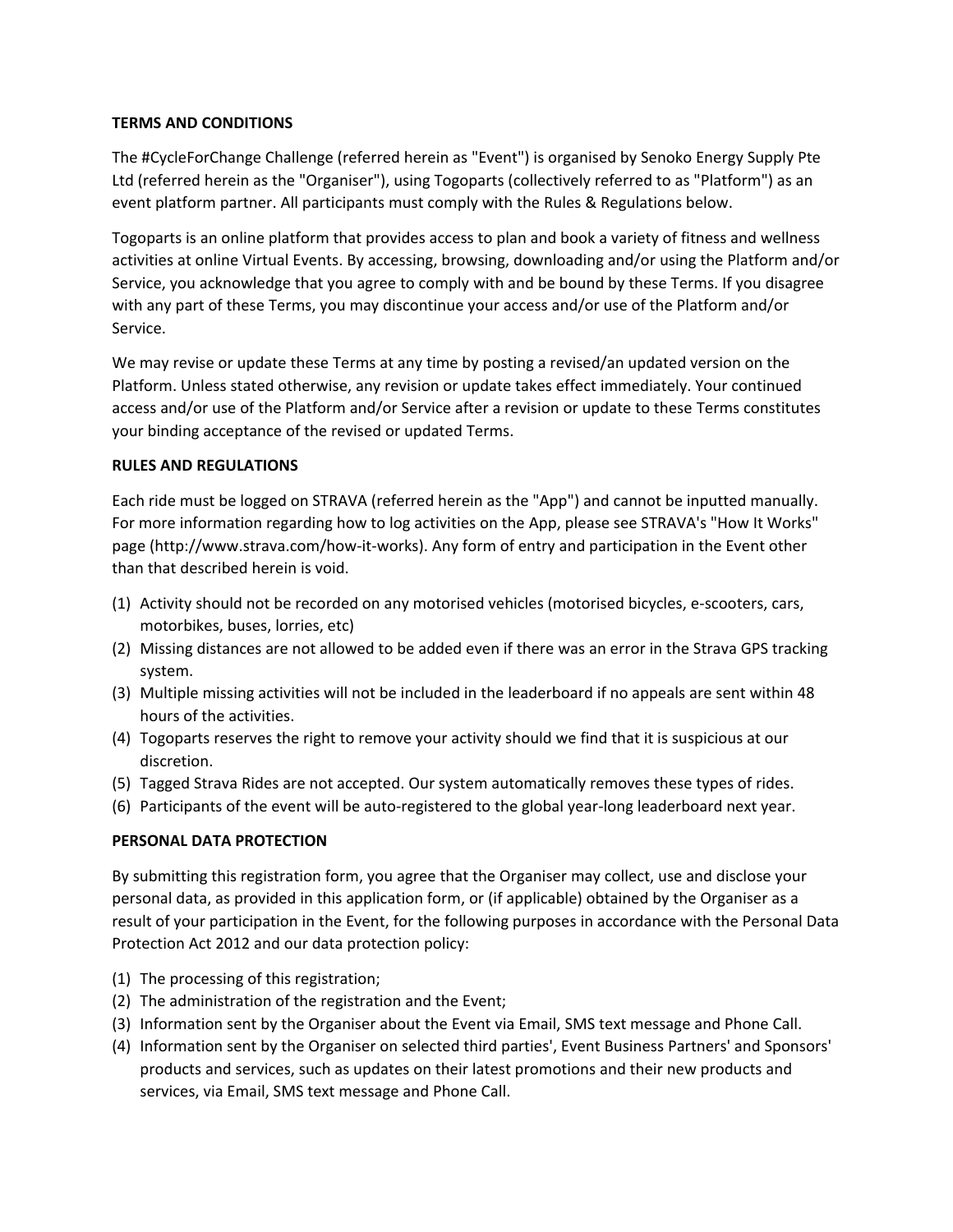(5) To administer any lucky draws in this Event, including to contact you for the administration of prizes in relation to the lucky draw(s).

### **LIMITATIONS OF LIABILITY**

- (1) stolen, lost, late, misdirected, damaged, undeliverable or incomplete, inaccurate, delayed, illegible entries due to technical, computer, mechanical, printing, typographical, human or other errors relating to or in connection with the Event, including, without limitation, errors which may occur in connection with the administration of the Event, the mailing or transmission of entries, notification or correspondence, the processing of entries, the logging of distance cycled, the announcement of the prizes or in any Event-related materials;
- (2) technical failures of any kinds;
- (3) failures of any of the equipment or programming associated with or utilized in the Event;
- (4) unauthorized human and/or mechanical intervention in any part of the entry process or the Event;
- (5) technical or human error that may occur in the administration of the Event, the sending of entries or the processing of entries; or
- (6) any injury or damage to persons or property that may be caused, directly or indirectly, in whole or in part, from the entrant's participation in the Event or receipt or use of any prize.

If for any reason an entrant's entry is confirmed to have been erroneously deleted, lost or otherwise destroyed, corrupted or for any other reason not accepted as an entry into the Event, the entrant's sole remedy is to enter again into the Event. The Organiser may rescind any Event entry found to contain such errors or failures without liability at its sole discretion.

As a condition of participating in the Event, the entrant agrees to release, indemnify and hold harmless the Organiser, the Platform and its respective affiliates, prize suppliers, and the Organiser's business partners and all their affiliates, and each of their respective agents, representatives, officers, managers, directors, members, shareholders and employees (the ""Released Parties"") from and against any injuries, losses, damages, claims, actions and any liability of any kind resulting from or arising from any breach of representation made by the entrant in connection with the Event, the exercise by the Organiser or its designees of any of the right granted by the entrant in these Official Rules and the entrant's participation in the Event, including acceptance, possession, use, misuse or nonuse of the prize(s), or any injury or damage to the entrant's or any other person's computer or wireless device relating to or resulting from participation in the Event or downloading any materials in the Event, or inability to access any webApp or wireless service associated with this Event, or any combination thereof. Entrants agree that the laws of Singapore will govern any and all disputes.

As a condition of participating in the Event, the entrant agrees that as to the Organiser and the Released Parties:

- 1) under no circumstances will the entrant be permitted to obtain awards for, and the entrant hereby waives all rights to claim, punitive, incidental, consequential, or any other damages,
- 2) all causes of action arising out of or connected with the Event, or any prizes awarded, shall be resolved individually, without resort to any form of class action, and shall in no event include attorneys' fees.
- 3) The Organiser & Platform reserves the right to modify the prize award procedures.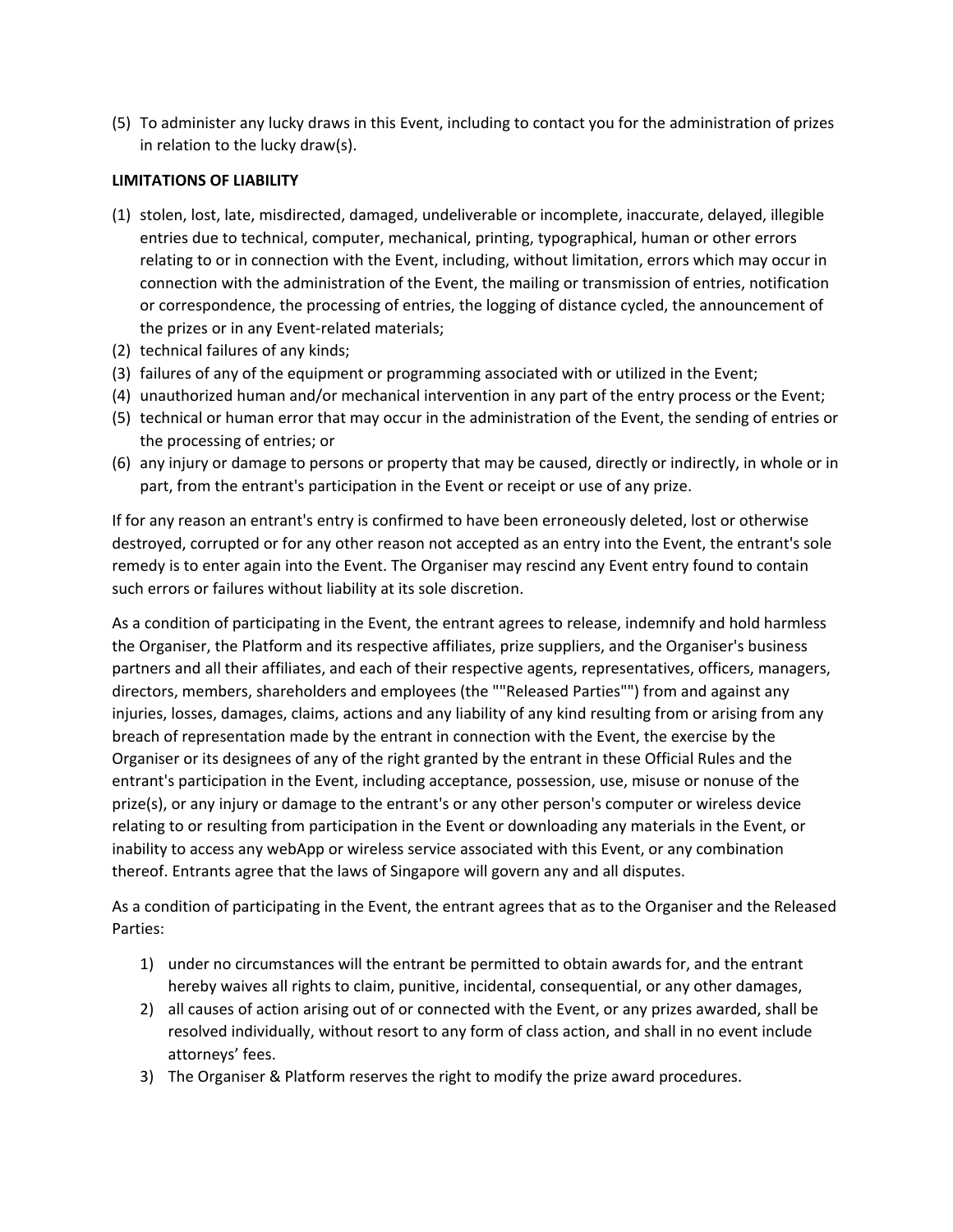4) Entrants taking part at this event entirely at their own risk and are 100% responsible for selecting and staying on a safe route and avoid trespassing at all points. The Organiser & The Platform, the holding company and any of the sponsors or partners accept no responsibility for any accidents, incidents of any nature, or injuries sustained whilst taking part in a virtual event.

If in the Organiser's & the Platform's opinion, there is any suspected or actual evidence of electronic or non-electronic tampering with any portion of the Event, or if a computer virus, bug, unauthorized intervention, fraud, or technical difficulties or failures compromise or corrupt or affect the administration, integrity, security, fairness, or proper conduct of the Event, the Organiser & the Platform reserves the right, at its sole discretion, to disqualify any individual who tampers with the entry process, the logging of miles and/or to modify, suspend or terminate the Event. In the event that the Event is cancelled or postponed for any reason whatsoever, the organizer and platform reserve the right to modify or cancel the prize award procedures.

Entrants under the age of 18 as of 01/01/2022 will be required to seek permission and consent from either of his/her parents or a legal guardian as a prerequisite for participation in the Event.

ANY ATTEMPT BY AN ENTRANT TO DELIBERATELY DAMAGE THE EVENT OR UNDERMINE THE LEGITIMATE OPERATION OF THE EVENT MAY BE IN VIOLATION OF CRIMINAL AND CIVIL LAWS AND SHOULD SUCH AN ATTEMPT BE MADE, THE ORGANISER RESERVES THE RIGHT TO SEEK CIVIL AND/OR CRIMINAL PROSECUTION AND DAMAGES (INCLUDING ATTORNEYS' FEES) FROM ANY SUCH ENTRANT TO THE FULLEST EXTENT OF THE LAW.

## **PRIZES - Winning Categories**

(1) The #CycleForChange challenge period is held between 10 March 2022 (00:00 hours, Singapore time) and 22 April 2022 (23:59 hours, Singapore time) (both dates inclusive) (the "Challenge Period"). Only participants who took part in the event during the Challenge Period are eligible for this Contest.

(2) There are four(4) winning categories during the Challenge Period, and a total of three (3) individual winners and five (5) team winners for the entire Challenge Period.

Please see the breakdown and description of winners.

- a. Top 3 Elite Finishers (individual): This will be determined by the event Individual leaderboard, and the top 3 Elite Finishers who clocked the most distance (km) will be awarded an Elite Finisher prize.
- b. Top 3 Family Teams: This will be determined by the event Family leaderboard, and the top 3 Family Teams which clocked the most distance (km) will be awarded the Family Team prize.
- c. Top Power Ranking Team (Corporate): This will be determined by the event Corporate Team leaderboard, and the top Corporate Team which clocked the most distance (km) will be awarded the Power Ranking Team (Corporate) prize.
- d. Top Power Ranking Team (Interest Groups): This will be determined by the event Interest Group Team leaderboard, and the top Interest Group Team which clocked the most distance (km) will be awarded the Power Ranking Team (Interest Groups) prize.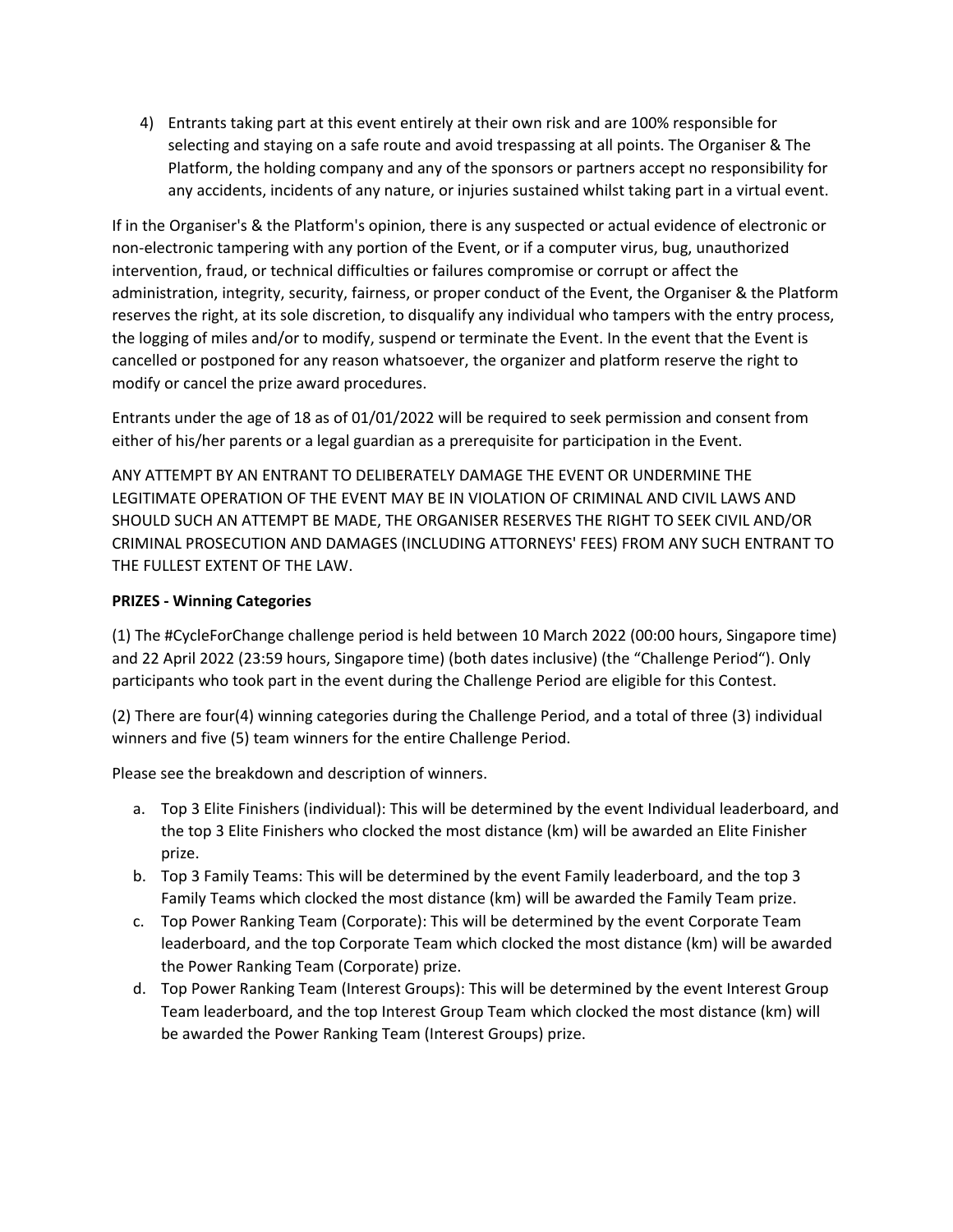- (3) The prizes will be as follows:
	- a. Elite Finisher Prize
		- i. One-year supply of LifeGreen24 (capped at S\$1,200 bill credit) to one residential address only.
		- ii. Renewable Energy Certificates (RECs) registered under the winners' names
		- iii. Garmin FR 55 watch each (valued at S\$299)
	- b. Top 3 Family Teams Prize
		- i. One-year supply of LifeGreen24 (capped at S\$1,200 bill credit) to one residential address only.
		- ii. Renewable Energy Certificates (RECs) registered under the team's name
	- c. Top Power Ranking Team (Interest Groups) Prize
		- i. Renewable Energy Certificates (RECs) registered under the team's names
		- ii. Two Garmin Edge 130 plus watches (valued at S\$319 each) and three Garmin Venu SQ watches (valued at S\$379 each)
	- d. Top Power Ranking Team (Corporate) Prize
		- i. Renewable Energy Certificates (RECs) registered under the team's names
		- ii. Garmin RTL 515 (valued at S\$299) and \$50 Garmin voucher for each member

(4) Details about one-year supply of LifeGreen24

- a. Winners must sign up for Senoko Energy's service in order to be eligible for this prize and winners have up to 3 months to claim the prize from Senoko Energy, failing which it will be forfeited.
- b. The one-year supply of LifeGreen24 is capped at S\$1,200 and the rebate will be offset against the winners' electricity bills. If the winner terminates their contract with the Organiser, any unutilized rebates will be forfeited.

(5) Details about Renewable Energy Certificates (RECs)

- a. The number of local RECs registered under the winners' names will be equivalent to three times the amount of carbon dioxide offset, based on the total distance covered by the winners.
- b. The calculation will be based on 1 REC helping to offset 408kg of carbon dioxide from 1 Mwh energy consumption. References:
	- i. The Grid Emission Factor (GEF): https://www.ema.gov.sg/cmsmedia/18RSU.pdf
	- ii. Annual Ave private car mileage: [https://data.gov.sg/dataset/annual-mileage-for-private](https://data.gov.sg/dataset/annual-mileage-for-private-motor-vehicles)[motor-vehicles](https://data.gov.sg/dataset/annual-mileage-for-private-motor-vehicles)
	- iii. The Sustainable Singapore Blueprint (SSB) 2015: https://www.nccs.gov.sg/media/publications/sustainable-singapore-blueprint

(6) Each prize is non-redeemable for cash and/or any other items, and it is non-transferable, nonassignable and non-exchangeable.

(7) Winners will be determined by Senoko Energy's Management (whose decision shall be final) after the end of the contest period and will be notified by 1 May 2022.

(8) Winners will be contacted via the contact number and/or email address.